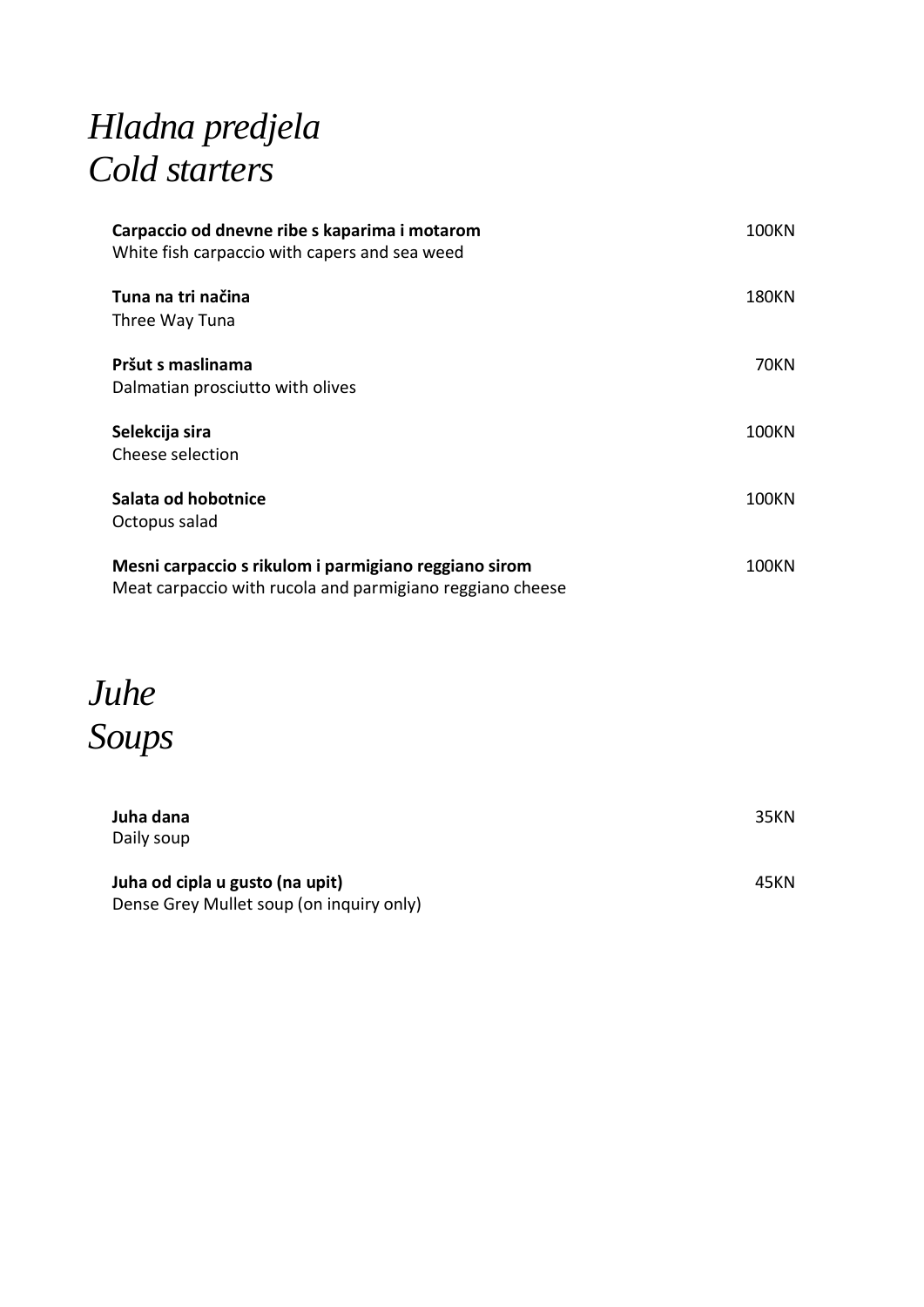# *Prvi pijat First plate*

| Kapica Svetog Jakova (komad)<br>Scallop with olive oil and white wine (per piece) | <b>35KN</b>  |
|-----------------------------------------------------------------------------------|--------------|
| Pidoće na bijelu buzaru<br>Mussels in white wine sauce                            | <b>80KN</b>  |
| Ćokalice s čipsom od rikule<br>Smelt fish with rucola chips                       | <b>80KN</b>  |
| Prukljanska sipa u tavici<br>Fried cuttlefish                                     | <b>150KN</b> |
| Tjestenina i rižoti                                                               |              |
| Pasta and risotto                                                                 |              |
| Tjestenina Aglio e Olio<br>Pasta Aglio e Olio                                     | <b>70KN</b>  |
| Tjestenina s tartufima<br>Pasta with truffles                                     | <b>100KN</b> |
| Ragu govedine<br>Ragu pasta                                                       | <b>80KN</b>  |
| Rižot ili tjestenina s kozicama<br>Risotto or pasta with prawns                   | <b>90KN</b>  |
| Crni rižot od sipe<br>Black risotto with cuttlefish                               | <b>100KN</b> |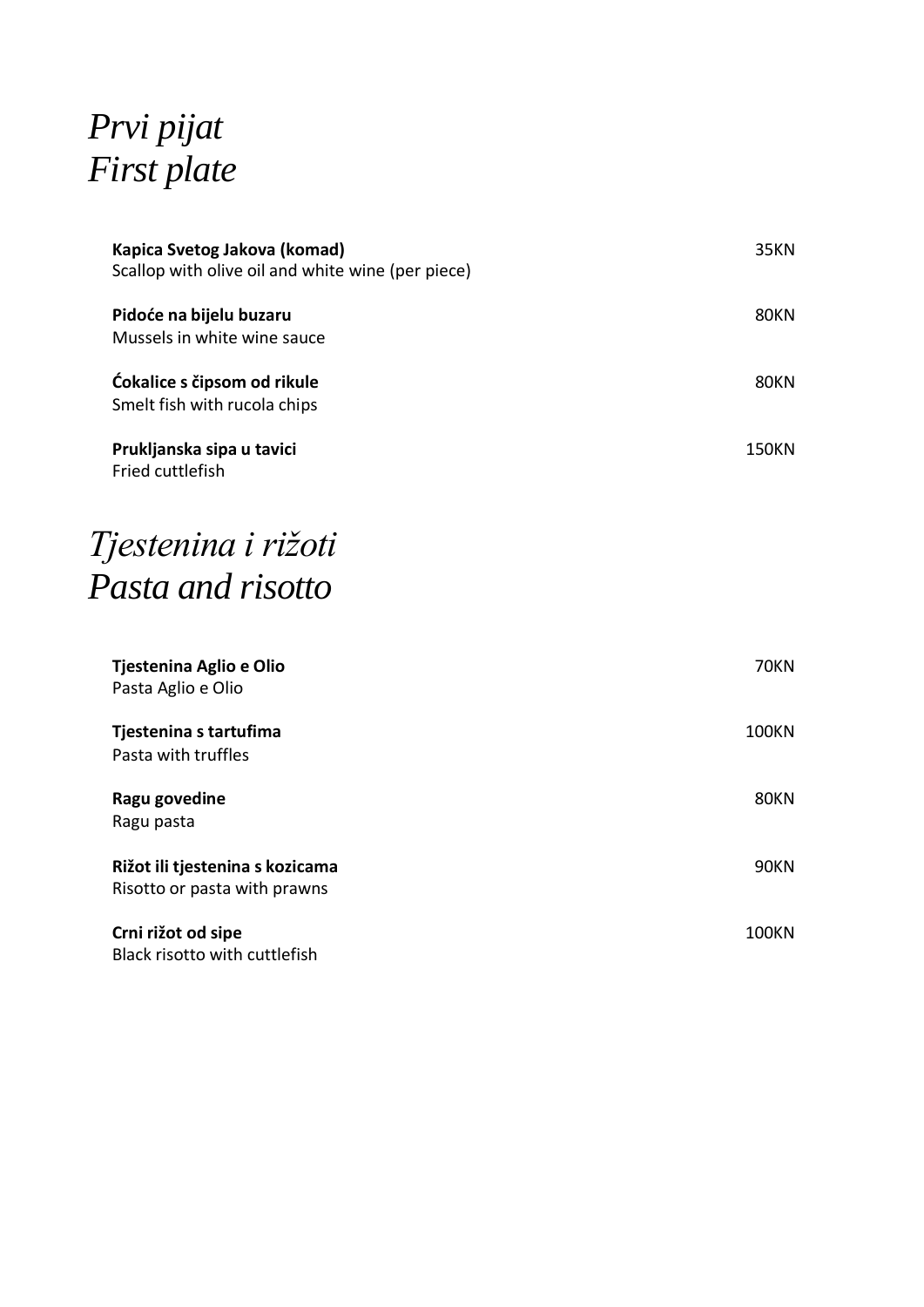### *Glavno jelo Main plate*

| Lignje na gradele ili u tavici<br>Fried or grilled calamari                                  | <b>140KN</b> |  |
|----------------------------------------------------------------------------------------------|--------------|--|
| Odrezak tune<br>Tuna steak                                                                   | <b>140KN</b> |  |
| Škampi na buzaru ili na gradelama<br>Scampi in a red wine sauce or on the grill              | <b>250KN</b> |  |
| Riba dana (po kilaži)<br>Fish of the day                                                     | 550KN        |  |
| <b>Saltimbocca</b>                                                                           | <b>130KN</b> |  |
| Pašticada                                                                                    | <b>100KN</b> |  |
| Bukovačka janjetina s gradela s karameliziranim lukom<br>Grilled lamb with caramalised onion | <b>120KN</b> |  |
| Biftek s rikulom i cherry rajčicom<br>Beefsteak with rucola and cherry tomato                | <b>180KN</b> |  |
| Biftek u umaku od tartufa ili zelenog papra<br>Beefsteak in green pepper or truffle sauce    | <b>220KN</b> |  |

*Salate Salads*

**Svježa sezonska salata** Fresh seasonal salad

30KN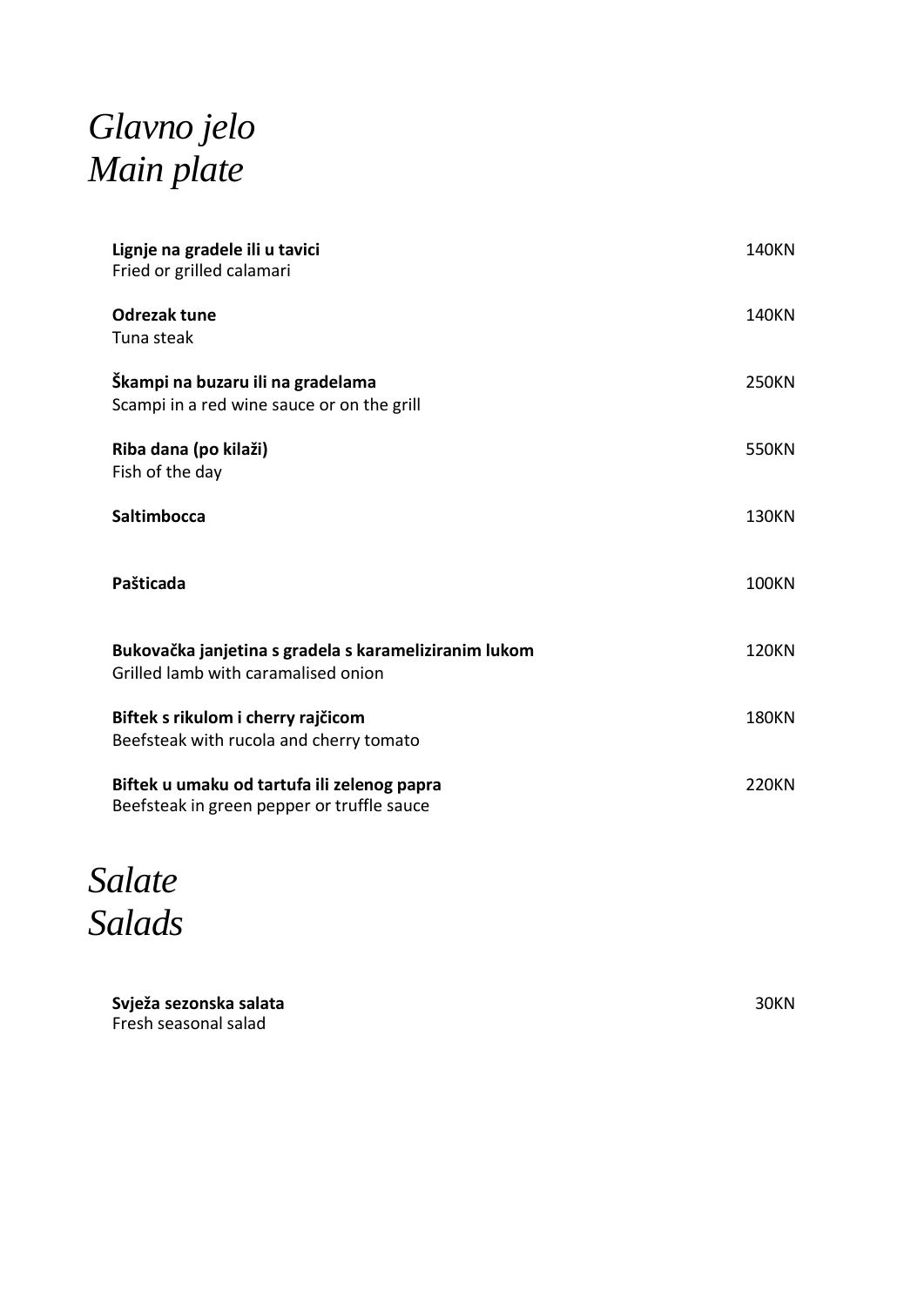#### *Pašta Dessert*

#### **Skradinska torta** Skradin Style Cake

**Pašta dana** Dessert of the day 30KN

30KN

|                                      | 59                                            |
|--------------------------------------|-----------------------------------------------|
|                                      |                                               |
| sulijeko bude mlako.-                | Frafne                                        |
|                                      |                                               |
|                                      |                                               |
| Torta od bajama                      | 56 dkg brasna, 12 zurna                       |
|                                      | naca, 2 rlice "secera, 3 rlice mlije          |
|                                      | ka, 2 riice runna, 13 dkg nuasla,             |
| 6 zumanaca od jaja,                  |                                               |
| 25 dkg secera, 6 ljelanaca napraviti | 3 dkg kvasa.                                  |
| śnijeg (neve), 25 dkg bajama! Kaly   |                                               |
| namarati sa maslene i brasnow        |                                               |
|                                      | Favete!                                       |
| i stavite u pec.-                    |                                               |
|                                      |                                               |
|                                      | Miješati 14 kg sala ili                       |
| <u>Torta ed orașa!</u>               | mladoga niasla sa 2 rumanca                   |
|                                      | od jaja <sup>,</sup> i sa 20 dkg secera, ouda |
|                                      |                                               |
| phy samlivenik orasa                 | nadodaj 14 kg bajama oguljenih                |
|                                      | i dobro samlivenih 14 kg brašna               |
|                                      | <u>Tcijelu koru od linnuna ingraz</u>         |
|                                      | tanu i 1 komad vanilije, Rerati               |
| maravsi stanap maslom i bra,         |                                               |
| mani stavi u pec.                    | (kidato) na male komadice i                   |
|                                      | stavi se peci, a had pocum rume.              |
|                                      | niti onda su gotovi šepsiju ne                |
|                                      | treba <i>maratu</i> .                         |
|                                      |                                               |
|                                      |                                               |
|                                      |                                               |